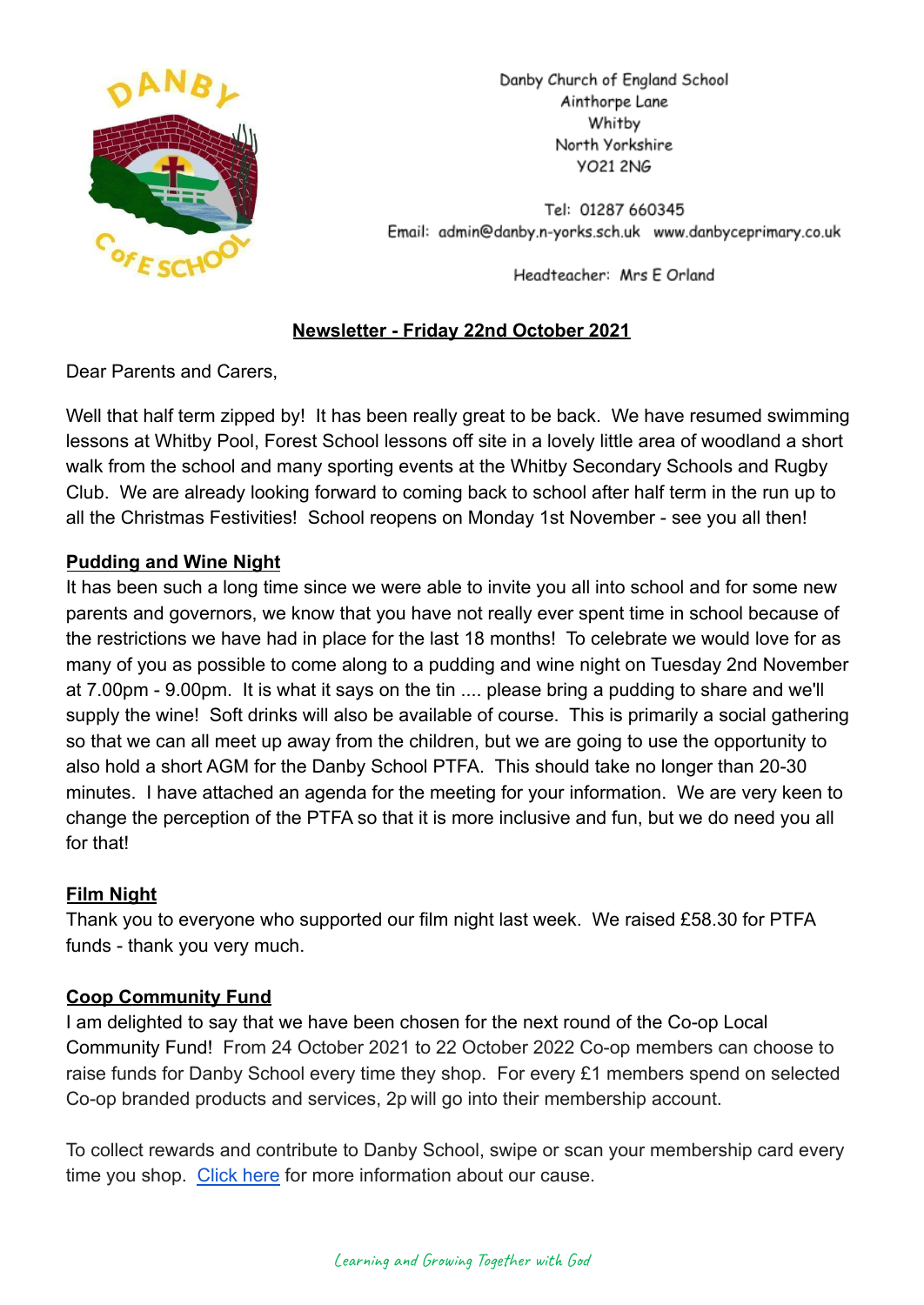Thank you in advance for your support to our children and our school.

#### **Staffing Update**

Miss Calvert will continue to be in the infant classroom for a while longer after half term. We are grateful to both Miss Calvert and Kath for providing such good care, teaching and learning and stability for our infant children whilst Mrs Motteu is off work.

Mrs Motteu plans to return in the next half term and will begin with some keep in touch visits, progressing into a phased return over time. Miss Calvert will continue to work with the infant class during this period.

#### **Parents Evenings and Consultation**

It has been lovely to catch up with so many of you in person and in school this week! If you haven't been able to pop in this week, don't worry. Please get in contact with the class teacher after half term and arrange a time to come and see us.

We have been carrying out our annual consultation during parents evenings this week. If you haven't had a chance to complete yours, the questionnaire is attached to your email..

#### **IMPORTANT - Y6 Parents**

If you haven't already done so, please make sure that all secondary school applications are submitted by the deadline of SUNDAY 31ST OCTOBER. If anyone needs any help, please let Sarah know. Many thanks

## **Christmas Raffle Prizes**

We are starting to collect prizes for the Christmas raffle so if you have anything you can donate, please send them in to school. We're happy to store them in school if you'd like to bring them in as soon as you have acquired some! We desperately need the Christmas raffle to generate lots of funds for our PTFA so the bigger the raffle, the better! Thank you very much for your help.

## **Year 6 Peat Rigg Parents' Meeting**

There will be a short Peat Rigg Parents' meeting on Tuesday 2nd November at 4pm at Egton School in preparation for the November Y6 trip. The meeting will be led by Ian Thorpe from Peat Rigg, if you have not had the Peat Rigg experience before with an older sibling, you may find this a useful opportunity.

#### **Stay and Play Days**

Do you know someone who is starting school next September? We are holding two stay and play events for prospective parents in the coming weeks, so please do help us to spread the word. On Wednesday 3rd November 10am-11.30am and Tuesday 9th November 2pm-3.30pm, we are inviting youngsters of nursery age and their parents to come and play and share some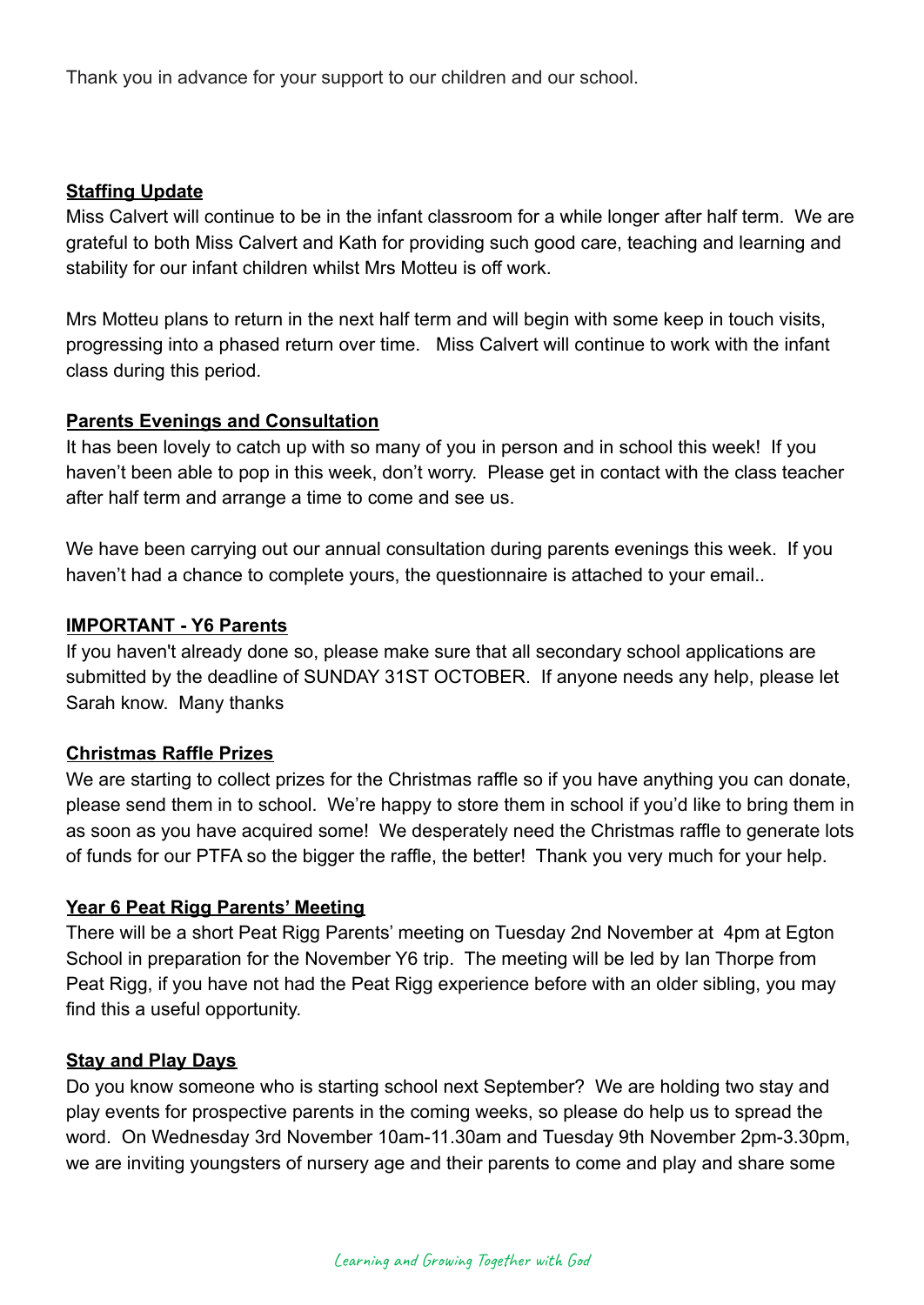light refreshments. During the sessions there will be a chance to tour the school and meet our staff. We look forward to meeting everyone!

# **Diary Dates**

| Swimming                              | Thursdays, 11/11, 25/11, 9/12,      |
|---------------------------------------|-------------------------------------|
| <b>Forest School</b>                  | Thursdays, 4/11, 18/11, 2/12        |
| <b>Return to School</b>               | Monday 1st November at 9am          |
| <b>Bag2School collection</b>          | <b>Tuesday 9th November</b>         |
| <b>Break up for Christmas holiday</b> | Friday 17th December 2021 at 3.30pm |

After half term I will be at Egton on Tuesday and Thursday and Danby on Monday, Wednesday and Friday.

Have a really lovely half term, let's hope that the weather is kind to us!

With best wishes,

Loz Orland

Liz Orland Headteacher

# **The information below has not changed but is still relevant.**

#### **Covid-19 current rules on self isolation**

Individuals are not required to self-isolate if they live in the same household as someone with COVID-19, or are a close contact of someone with COVID-19, and any of the following apply:

- · they are fully vaccinated
- · they are below the age of 18 years and 6 months
- · they have taken part in or are currently part of an approved COVID-19 vaccine trial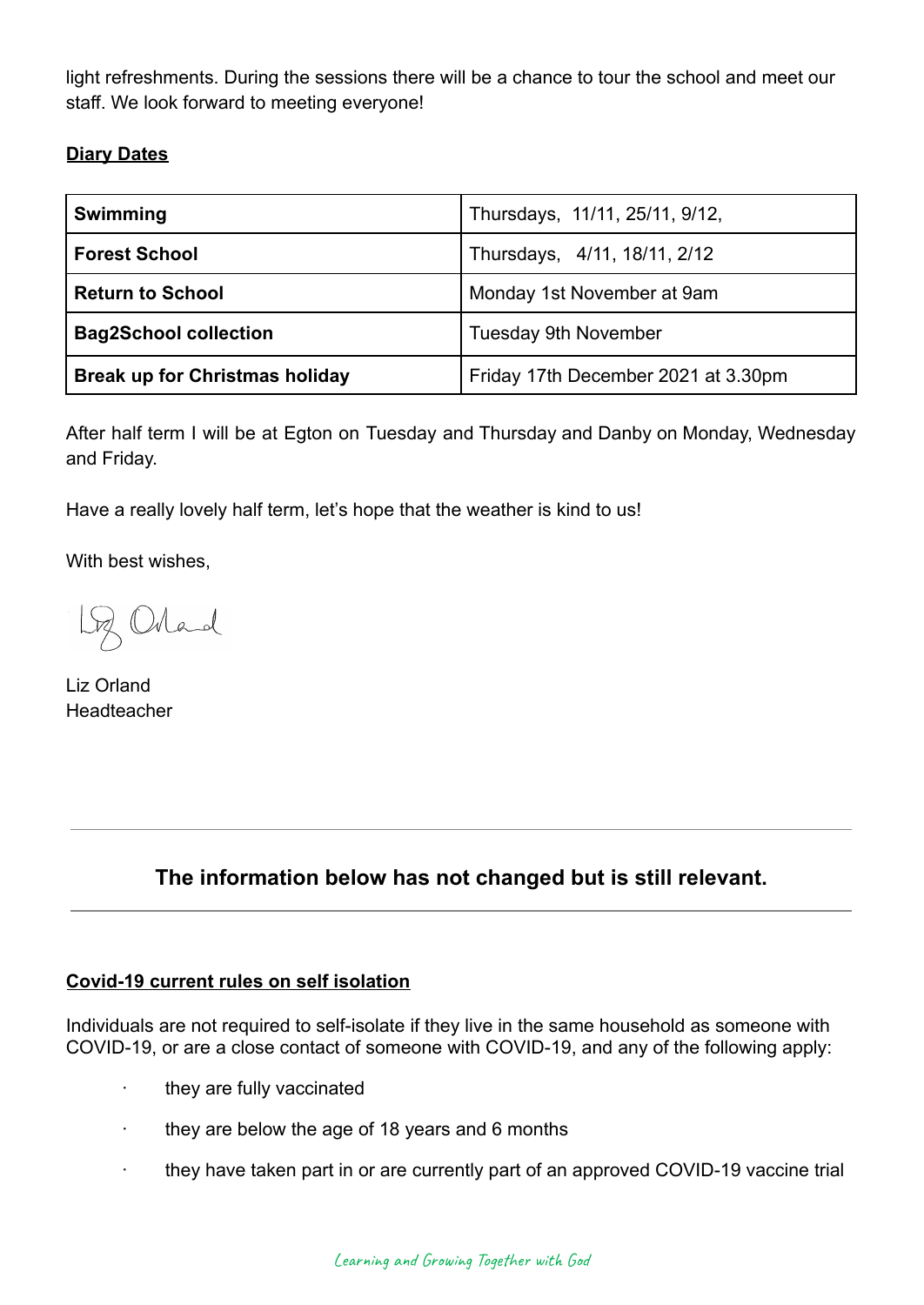they are not able to get vaccinated for medical reasons

Instead NHS Test and Trace will make contact and advise that a PCR test is taken.

Therefore, children are allowed to come to school even if someone in their household has tested positive but only if they have no symptoms themselves.

Pupils, staff and other adults must not come into the school if they have symptoms, have had a positive test result or other reasons requiring them to stay at home due to the risk of them passing on COVID-19 (for example, they are required to quarantine).

#### **Breakfast Club**

Just a reminder that breakfast club is available daily from 8am. Bookings are not always necessary. £2.50 per child including breakfast.

#### **Esk Moors Caring Activity Club**

The Kid's Activity Club run by Esk Moors Caring runs from 5.00pm - 6.00pm at Danby Village Hall and is only £2.00 per child. Children over 8 can attend unaccompanied, children between 5-8 years old, please bring an adult. Please support your local club if you can.

#### **Computers for Sale**

As both schools have shifted onto use of laptops and Chromebooks in our classrooms, we have a number of PC's, monitors and keyboards available for purchase from Danby School if anyone is interested. They have all been cleaned of any data and are ready to be collected immediately. All money raised will go into school funds. Payment can be made via bank transfer, cash or cheque and the full amount is payable on collection. Below is a list of available items:

## **PC**

Dell Optiplex 380 Small Form Factor Intel Pentium Dual-Core E5500 (2.8Ghz) 3GB RAM DVD-ReWriter 120GB Hard Disk Drive 8x USBs (6-Rear 2-Front) Inbuild Sound Inbuild Ghraphics (Intel G41 Express Chipset) Windows 7 SP1 Installed (Windows Licence Code on Case) Drivers Installed **7 available £40 each**

#### **Monitors**

21.5" Dell E2210Hc with Dell AX510PA Speakers - **7 available £45 each** 17" LG Flatron L17NS-7 - **1 available £15** 18.5" Dell E191Hc - **1 available £20** 19" Hanns-G Hs191D - **1 available £20**

## **Keyboard**